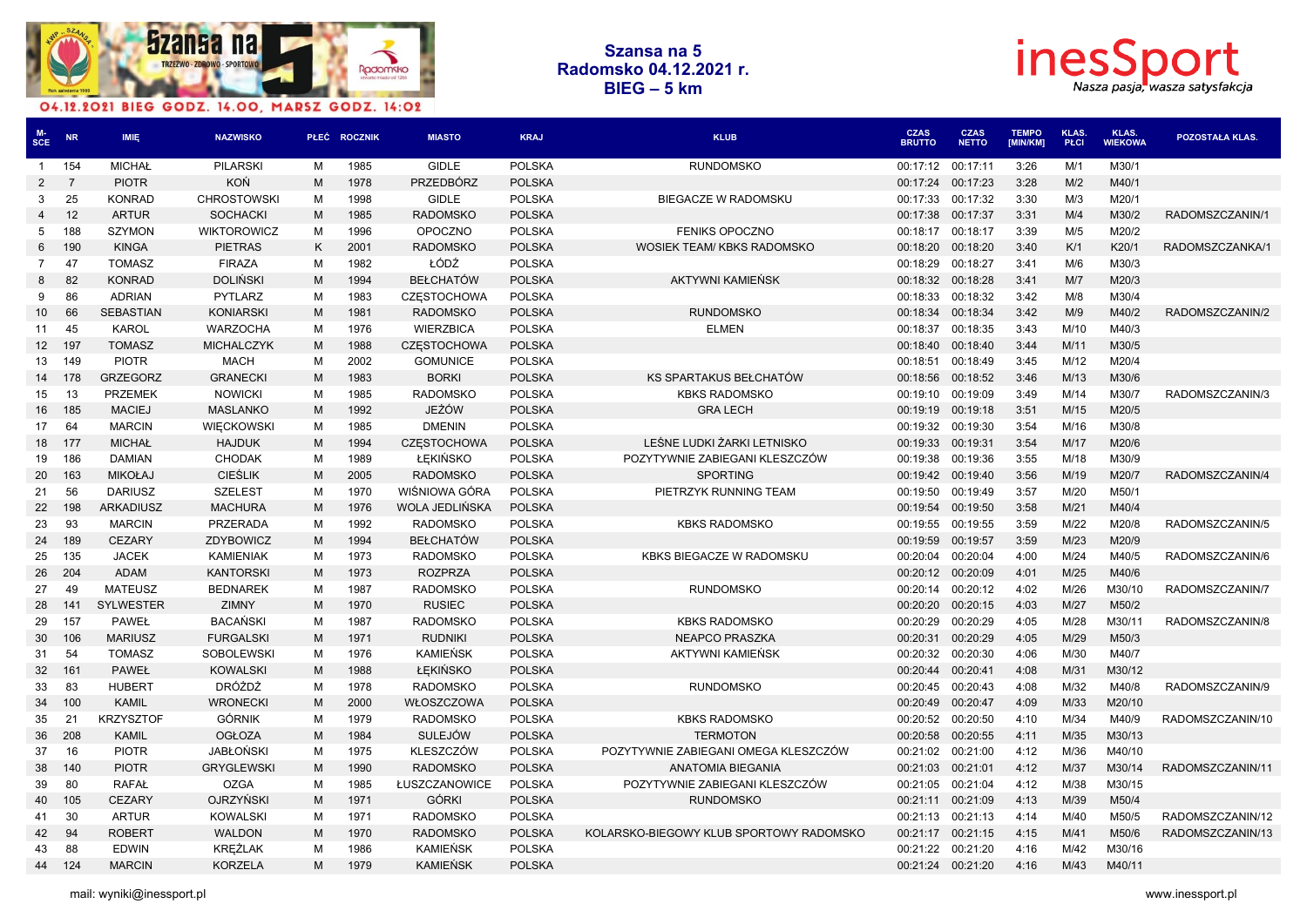



| MCE | <b>NR</b> | <b>IMIE</b>      | <b>NAZWISKO</b>    |   | PŁEĆ ROCZNIK | <b>MIASTO</b>          | <b>KRAJ</b>   | <b>KLUB</b>                                 | <b>CZAS</b><br><b>BRUTTO</b> | <b>CZAS</b><br><b>NETTO</b> | <b>TEMPO</b><br><b>IMIN/KM1</b> | <b>KLAS.</b><br>PŁCI | KLAS.<br>WIEKOWA | <b>POZOSTAŁA KLAS.</b> |
|-----|-----------|------------------|--------------------|---|--------------|------------------------|---------------|---------------------------------------------|------------------------------|-----------------------------|---------------------------------|----------------------|------------------|------------------------|
| 45  | 169       | <b>ROBERT</b>    | <b>MILER</b>       | M | 1978         | <b>RADOMSKO</b>        | <b>POLSKA</b> | <b>BIEGACZE W RADOMSKU</b>                  | 00:21:26                     | 00:21:23                    | 4:16                            | M/44                 | M40/12           | RADOMSZCZANIN/14       |
| 46  | 159       | <b>AREK</b>      | <b>ZIEMNICA</b>    | M | 1974         | <b>KODRAB</b>          | <b>POLSKA</b> | ROZBIEGAJMY RADOMSKO                        | 00:21:27                     | 00:21:23                    | 4:16                            | M/45                 | M40/13           |                        |
| 47  | 5         | ŁUCJA            | <b>WIKTOROWICZ</b> | Κ | 1999         | <b>OPOCZNO</b>         | <b>POLSKA</b> | <b>OPOCZNO</b>                              | 00:21:29                     | 00:21:27                    | 4:17                            | K/2                  | K20/2            |                        |
| 48  | 26        | <b>PIOTR</b>     | <b>PŁOSKOŃSKI</b>  | M | 1965         | <b>STRZAŁKÓW</b>       | <b>POLSKA</b> | <b>KBKS RADOMSKO</b>                        | 00:21:34                     | 00:21:32                    | 4:18                            | M/46                 | M50/7            | RADOMSZCZANIN/15       |
| 49  | 101       | <b>RAFAŁ</b>     | <b>KAWKA</b>       | M | 1985         | <b>RADOMSKO</b>        | <b>POLSKA</b> | ULTRA TRIK RADOMSKO                         | 00:21:36                     | 00:21:33                    | 4:18                            | M/47                 | M30/17           | RADOMSZCZANIN/16       |
| 50  | 99        | <b>MAREK</b>     | <b>STEPIEŃ</b>     | M | 1980         | ŁUSZCZANOWICE          | <b>POLSKA</b> | POZYTYWNIE ZABIEGANI KLESZCZÓW              | 00:21:38                     | 00:21:36                    | 4:19                            | M/48                 | M40/14           |                        |
| 51  | 65        | <b>MAREK</b>     | <b>KOZAK</b>       | M | 1975         | <b>RADOMSKO</b>        | <b>POLSKA</b> | <b>RAP RADOMSKO</b>                         | 00:21:40                     | 00:21:34                    | 4:18                            | M/49                 | M40/15           | RADOMSZCZANIN/17       |
| 52  | 156       | <b>MACIEJ</b>    | <b>SZEFER</b>      | M | 1981         | ŻYTNO                  | <b>POLSKA</b> | <b>VICTORIA ŻYTNO</b>                       | 00:21:42                     | 00:21:31                    | 4:18                            | M/50                 | M40/16           |                        |
| 53  | 181       | <b>EDWARD</b>    | <b>JURACHNO</b>    | м | 1960         | <b>BEŁCHATÓW</b>       | <b>POLSKA</b> |                                             | 00:21:44                     | 00:21:42                    | 4:20                            | M/51                 | M60/1            |                        |
| 54  | 39        | <b>ROBERT</b>    | <b>GOŁEBIOWSKI</b> | M | 1967         | <b>RADOMSKO</b>        | <b>POLSKA</b> | <b>BIEGACZE W RADOMSKU</b>                  | 00:21:54                     | 00:21:51                    | 4:22                            | M/52                 | M50/8            | RADOMSZCZANIN/18       |
| 55  | 180       | <b>CZESŁAW</b>   | <b>WYDMUCH</b>     | M | 1958         | <b>HERBY</b>           | <b>POLSKA</b> |                                             | 00:21:58                     | 00:21:56                    | 4:23                            | M/53                 | M60/2            |                        |
| 56  | - 113     | <b>TOMASZ</b>    | <b>NIEMCZYK</b>    | M | 1969         | ZAGÓRZE                | <b>POLSKA</b> |                                             | 00:22:00                     | 00:21:57                    | 4:23                            | M/54                 | M50/9            |                        |
| 57  | 71        | ŁUKASZ           | SUJKA              | м | 1983         | <b>BUDY DŁUTOWSKIE</b> | POLSKA        | AKADEMIABIEGACZA. PL S. L. SALOS-WODNA ŁÓDŹ | 00:22:06                     | 00:22:04                    | 4:24                            | M/55                 | M30/18           |                        |
| 58  | 108       | <b>PAWEŁ</b>     | <b>CIESLIK</b>     | M | 1975         | <b>RADOMSKO</b>        | <b>POLSKA</b> | ROZBIEGAJMY RADOMSKO                        | 00:22:13                     | 00:22:11                    | 4:26                            | M/56                 | M40/17           | RADOMSZCZANIN/19       |
| 59  | 129       | <b>MARIUSZ</b>   | <b>ROZPARA</b>     | м | 1981         | <b>KAMIEŃSK</b>        | <b>POLSKA</b> | AKTYWNI KAMIEŃSK                            | 00:22:15                     | 00:22:11                    | 4:26                            | M/57                 | M40/18           |                        |
| 60  | 55        | <b>ANNA</b>      | <b>BURESZ</b>      | K | 1987         | KLESZCZÓW              | <b>POLSKA</b> | POZYTYWNIEZABIEGANI KLESZCZÓW               | 00:22:19                     | 00:22:14                    | 4:26                            | K/3                  | K30/1            |                        |
| 61  | 31        | <b>MATEUSZ</b>   | WŁUDARA            | M | 2002         | <b>RADOMSKO</b>        | <b>POLSKA</b> | <b>KBKS RADOMSKO</b>                        | 00:22:24                     | 00:22:11                    | 4:26                            | M/58                 | M20/11           | RADOMSZCZANIN/20       |
| 62  | 102       | <b>JAROSŁAW</b>  | <b>JAWORSKI</b>    | M | 1983         | <b>STANOWISKA</b>      | <b>POLSKA</b> |                                             | 00:22:36                     | 00:22:29                    | 4:29                            | M/59                 | M30/19           |                        |
| 63  | 53        | <b>EDYTA</b>     | <b>KRASOŃ</b>      | K | 1993         | <b>GORZKOWICE</b>      | <b>POLSKA</b> |                                             | 00:22:54                     | 00:22:50                    | 4:34                            | K/4                  | K20/3            |                        |
| 64  | 121       | <b>MICHAŁ</b>    | <b>TAZBIR</b>      | M | 1992         | <b>KLETNIA</b>         | <b>POLSKA</b> |                                             | 00:22:56                     | 00:22:48                    | 4:33                            | M/60                 | M20/12           |                        |
| 65  | 199       | <b>SŁAWOMIR</b>  | <b>BIELECKI</b>    | M | 1972         | <b>CZESTOCHOWA</b>     | <b>POLSKA</b> | LEŚNE LUDKI ŻARKILETNISKO                   | 00:23:00                     | 00:22:55                    | 4:35                            | M/61                 | M40/19           |                        |
| 66  | 115       | <b>ADRIAN</b>    | SZEWCZYKOWSKI      | M | 1985         | <b>CZESTOCHOWA</b>     | <b>POLSKA</b> | ZMORSOWANI CZESTOCHOWA                      | 00:23:02                     | 00:22:56                    | 4:35                            | M/62                 | M30/20           |                        |
| 67  | 136       | <b>KAMIL</b>     | <b>KOTLICKI</b>    | м | 1991         | <b>RADOMSKO</b>        | <b>POLSKA</b> |                                             | 00:23:07                     | 00:23:03                    | 4:36                            | M/63                 | M30/21           | RADOMSZCZANIN/21       |
| 68  | 37        | ANDRZEJ          | <b>CUDAK</b>       | M | 1973         | <b>GIDLE</b>           | <b>POLSKA</b> | ROZBIEGAJMY RADOMSKO RR                     | 00:23:11                     | 00:23:04                    | 4:36                            | M/64                 | M40/20           |                        |
| 69  | 29        | ANDRZEJ          | <b>GRABOWSKI</b>   | М | 1982         | <b>RADOMSKO</b>        | <b>POLSKA</b> | AKTYWNI KAMIEŃSK                            | 00:23:16                     | 00:23:15                    | 4:39                            | M/65                 | M30/22           | RADOMSZCZANIN/22       |
| 70  | 114       | <b>ZBIGNIEW</b>  | <b>BAKOWICZ</b>    | M | 1958         | <b>RZERZĘCZYCE</b>     | <b>POLSKA</b> |                                             | 00:23:19                     | 00:23:17                    | 4:39                            | M/66                 | M60/3            |                        |
|     | 71 147    | ŁUKASZ           | <b>OTOLIŃSKI</b>   | M | 1996         | <b>RADOMSKO</b>        | <b>POLSKA</b> |                                             | 00:23:22                     | 00:23:11                    | 4:38                            | M/67                 | M20/13           | RADOMSZCZANIN/23       |
| 72  | 183       | <b>MICHAŁ</b>    | <b>KOZIEŁ</b>      | M | 1990         | <b>CZESTOCHOWA</b>     | <b>POLSKA</b> | LEŚNE LUDKI ŻARKI LETNISKO                  | 00:23:22                     | 00:23:18                    | 4:39                            | M/68                 | M30/23           |                        |
|     | 73 139    | <b>MONIKA</b>    | <b>STOLARSKA</b>   | Κ | 1989         | <b>RADOMSKO</b>        | <b>POLSKA</b> | <b>KBKS RADOMSKO</b>                        | 00:23:25                     | 00:23:22                    | 4:40                            | K/5                  | K30/2            | RADOMSZCZANKA/2        |
| 74  | 151       | <b>MARIAN</b>    | <b>BŁASZCZYK</b>   | M | 1955         | <b>BEŁCHATÓW</b>       | <b>POLSKA</b> |                                             | 00:23:26                     | 00:23:23                    | 4:40                            | M/69                 | M60/4            |                        |
| 75  | 18        | <b>REMIGIUSZ</b> | BOTÓR              | м | 1973         | <b>LGOTA WIELKA</b>    | <b>POLSKA</b> | POZYTYWNIE ZABIEGANI KLESZCZÓW              | 00:23:27                     | 00:23:13                    | 4:38                            | M/70                 | M40/21           |                        |
| 76  | 205       | <b>EMIL</b>      | <b>KRAKOWSKI</b>   | M | 1985         | <b>LGOTA WIELKA</b>    | <b>POLSKA</b> |                                             | 00:23:27                     | 00:23:19                    | 4:39                            | M/71                 | M30/24           |                        |
| 77  | 107       | <b>KATARZYNA</b> | ŁYP-WROŃSKA        | K | 1979         | <b>RADOMSKO</b>        | <b>POLSKA</b> |                                             | 00:23:29                     | 00:23:25                    | 4:41                            | K/6                  | K40/1            | RADOMSZCZANKA/3        |
| 78  | 150       | <b>MARCIN</b>    | <b>ZBROJA</b>      | M | 1983         | <b>RADOMSKO</b>        | <b>POLSKA</b> | <b>KBKS RADOMSKO</b>                        | 00:23:32                     | 00:23:31                    | 4:42                            | M/72                 | M30/25           | RADOMSZCZANIN/24       |
| 79  | 35        | <b>IRENEUSZ</b>  | <b>DOMAGALSKI</b>  | м | 1966         | <b>RADOMSKO</b>        | <b>POLSKA</b> | <b>KBKS RADOMSKO</b>                        | 00:23:36                     | 00:23:34                    | 4:42                            | M/73                 | M50/10           | RADOMSZCZANIN/25       |
| 80  | 144       | <b>PAULINA</b>   | <b>WÓJCIK</b>      | K | 2002         | <b>KRZETÓW</b>         | <b>POLSKA</b> | <b>KBKS RADOMSKO</b>                        | 00:23:42                     | 00:23:39                    | 4:43                            | K/T                  | K20/4            |                        |
| 81  | 46        | <b>PAWEŁ</b>     | <b>CIUPA</b>       | M | 1980         | <b>BLOK DOBRYSZYCE</b> | <b>POLSKA</b> | <b>BLOK EKIPA</b>                           | 00:23:53                     | 00:23:49                    | 4:45                            | M/74                 | M40/22           |                        |
| 82  | 73        | <b>SZCZEPAN</b>  | <b>STAWCZYK</b>    | M | 1958         | <b>RADOMSKO</b>        | <b>POLSKA</b> | BIEGACZE W RADOMSKU                         | 00:23:58                     | 00:23:55                    | 4:47                            | M/75                 | M60/5            | RADOMSZCZANIN/26       |
| 83  | 179       | <b>MARTA</b>     | KUCZKOWSKA         | K | 1994         | <b>DOBRYSZYCE</b>      | <b>POLSKA</b> | <b>EXTEAM</b>                               | 00:24:05                     | 00:24:00                    | 4:48                            | K/8                  | K20/5            | RADOMSZCZANKA/4        |
| 84  | 67        | <b>JANUSZ</b>    | WAWRZYNIAK         | M | 1985         | <b>RADOMSKO</b>        | <b>POLSKA</b> | AKTYWNI KAMIEŃSK                            | 00:24:13                     | 00:24:05                    | 4:49                            | M/76                 | M30/26           | RADOMSZCZANIN/27       |
| 85  | 125       | <b>ZBIGNIEW</b>  | <b>KNOL</b>        | M | 1972         | <b>BEŁCHATÓW</b>       | <b>POLSKA</b> |                                             | 00:24:20                     | 00:24:15                    | 4:51                            | M/77                 | M40/23           |                        |
| 86  | 127       | <b>SŁAWOMIR</b>  | <b>DWORZYŃSKI</b>  | M | 1962         | <b>KAMIEŃSK</b>        | <b>POLSKA</b> |                                             | 00:24:24                     | 00:24:16                    | 4:51                            | M/78                 | M50/11           |                        |
| 87  | 162       | <b>WOJCIECH</b>  | <b>KOTYNIA</b>     | м | 1987         | <b>RADOMSKO</b>        | <b>POLSKA</b> |                                             | 00:24:28                     | 00:24:26                    | 4:53                            | M/79                 | M30/27           | RADOMSZCZANIN/28       |
|     | 88 206    | <b>EMIL</b>      | <b>KIPIGROCH</b>   | M | 1988         | <b>RADOMSKO</b>        | <b>POLSKA</b> | <b>EMILK</b>                                | 00:24:30                     | 00:24:23                    | 4:52                            | M/80                 | M30/28           | RADOMSZCZANIN/29       |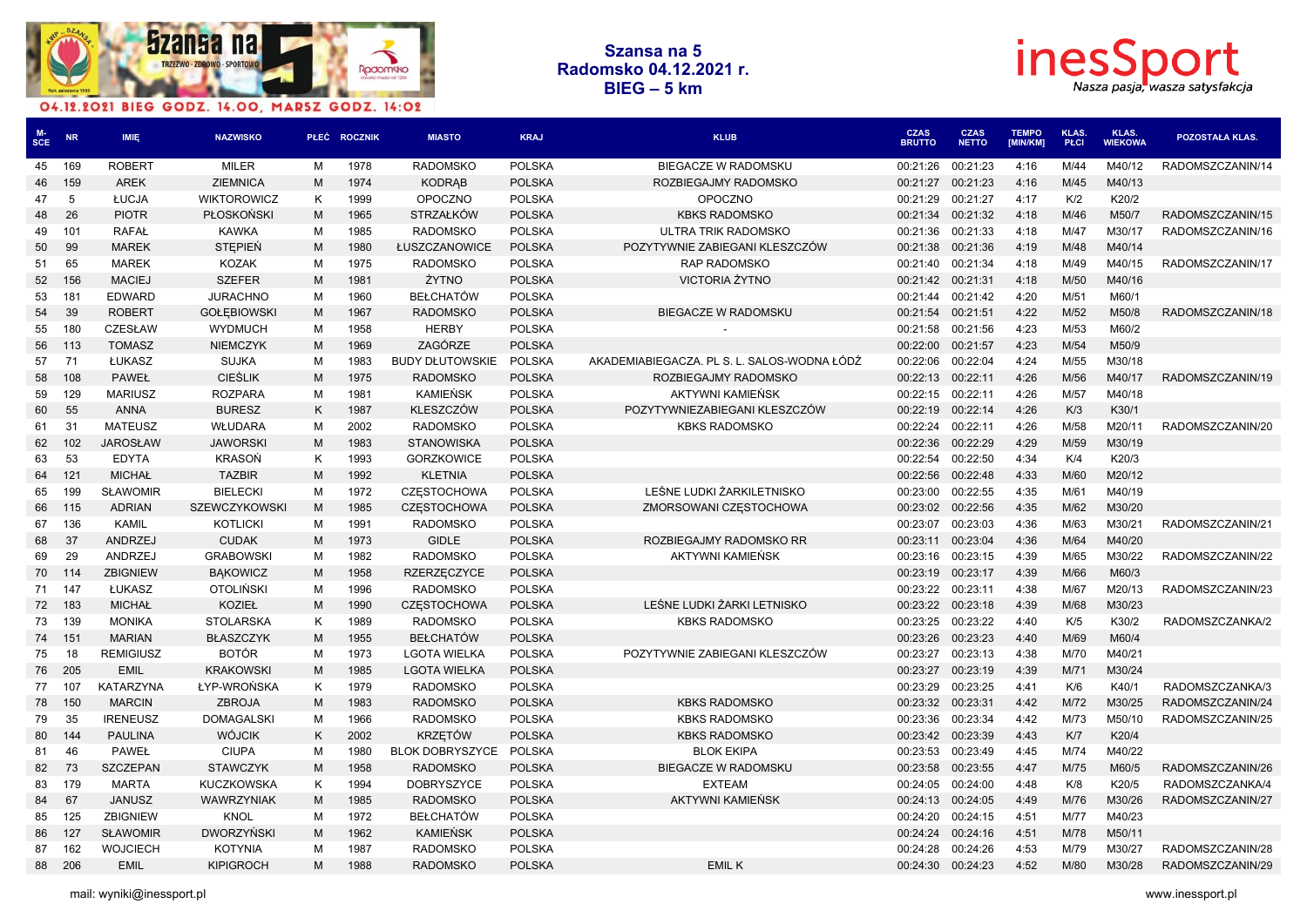



| <b>SCE</b>       | <b>NR</b>      | <b>IMIE</b>      | <b>NAZWISKO</b>     | PŁEĆ | <b>ROCZNIK</b> | <b>MIASTO</b>          | <b>KRAJ</b>   | <b>KLUB</b>                                         | <b>CZAS</b><br><b>BRUTTO</b> | <b>CZAS</b><br><b>NETTO</b> | <b>TEMPO</b><br>[MIN/KM] | <b>KLAS</b><br><b>PŁCI</b> | <b>KLAS.</b><br><b>WIEKOWA</b> | POZOSTAŁA KLAS.  |
|------------------|----------------|------------------|---------------------|------|----------------|------------------------|---------------|-----------------------------------------------------|------------------------------|-----------------------------|--------------------------|----------------------------|--------------------------------|------------------|
| 89               | 148            | <b>RAFAŁ</b>     | <b>MACH</b>         | M    | 1976           | <b>GOMUNICE</b>        | <b>POLSKA</b> |                                                     | 00:24:33                     | 00:24:31                    | 4:54                     | M/81                       | M40/24                         |                  |
| 90               | 143            | <b>KRZYSZTOF</b> | <b>ZIEMBA</b>       | M    | 1990           | <b>SZCZUKOCICE</b>     | <b>POLSKA</b> |                                                     | 00:24:38                     | 00:24:31                    | 4:54                     | M/82                       | M30/29                         |                  |
| 91               | 165            | <b>MACIEJ</b>    | <b>DASZKOWSKI</b>   | м    | 1990           | <b>BEŁCHATÓW</b>       | <b>POLSKA</b> |                                                     | 00:24:38                     | 00:24:33                    | 4:54                     | M/83                       | M30/30                         |                  |
| 92               | 42             | <b>TOMASZ</b>    | <b>KILANOWSKI</b>   | M    | 1977           | <b>RADOMSKO</b>        | <b>POLSKA</b> | ROZBIEGAJMY RADOMSKO                                | 00:24:46                     | 00:24:39                    | 4:55                     | M/84                       | M40/25                         | RADOMSZCZANIN/30 |
| 93               | 63             | <b>MAREK</b>     | <b>KOWALCZYK</b>    | M    | 1977           | <b>RADOMSKO</b>        | <b>POLSKA</b> | ROZBIEGAJMY RADOMSKO                                | 00:24:59                     | 00:24:53                    | 4:58                     | M/85                       | M40/26                         | RADOMSZCZANIN/31 |
| 94               | 202            | <b>DOMINIK</b>   | <b>JESKE</b>        | M    | 1981           | <b>RADOMSKO</b>        | <b>POLSKA</b> | <b>RUNDOMSKO</b>                                    | 00:25:00                     | 00:24:54                    | 4:58                     | M/86                       | M40/27                         | RADOMSZCZANIN/32 |
| 95               | 104            | <b>MICHAŁ</b>    | <b>KUBICKI</b>      | M    | 1969           | KAMIEŃSK               | <b>POLSKA</b> |                                                     | 00:25:00                     | 00:24:53                    | 4:58                     | M/87                       | M50/12                         |                  |
| 96               | 60             | <b>DOROTA</b>    | ŻUWALSKA            | Κ    | 1983           | <b>RADOMSKO</b>        | <b>POLSKA</b> | ROZBIEGAJMY RADOMSKO                                | 00:25:01                     | 00:24:53                    | 4:58                     | K/9                        | K30/3                          | RADOMSZCZANKA/5  |
| 97               | 123            | <b>ADAM</b>      | <b>DUKALSKI</b>     | м    | 1986           | <b>MASŁOWICE</b>       | <b>POLSKA</b> |                                                     | 00:25:06                     | 00:25:00                    | 5:00                     | M/88                       | M30/31                         |                  |
| 98               | 70             | <b>EWA</b>       | <b>JURCZYK</b>      | Κ    | 1978           | <b>KLETNIA</b>         | <b>POLSKA</b> | AKTYWNI KAMIEŃSK                                    | 00:25:07                     | 00:25:03                    | 5:00                     | K/10                       | K40/2                          |                  |
| 99               | 112            | <b>URSZULA</b>   | <b>SUJECKA</b>      | K    | 1971           | <b>BEŁCHATÓW</b>       | <b>POLSKA</b> | KB SPARTAKUS BEŁCHATÓW                              | 00:25:17                     | 00:25:10                    | 5:02                     | K/11                       | K50/1                          |                  |
| 100 <sub>1</sub> | 78             | <b>PAWEŁ</b>     | JEDRZEJCZYK         | M    | 1968           | ŻŁOBNICA               | <b>POLSKA</b> | POZYTYWNIE ZABIEGANI KLESZCZÓW                      | 00:25:20                     | 00:25:15                    | 5:03                     | M/89                       | M50/13                         |                  |
|                  | 101 153        | <b>MICHAŁ</b>    | <b>MARIANKOWSKI</b> | M    | 1991           | <b>RADOMSKO</b>        | <b>POLSKA</b> | PRESS GLASS BIEGAMY I WSPIERAMY                     | 00:25:20                     | 00:25:11                    | 5:02                     | M/90                       | M30/32                         | RADOMSZCZANIN/33 |
| 102              | 166            | <b>ADRIAN</b>    | <b>WARDA</b>        | M    | 2002           | <b>RADOMSKO</b>        | <b>POLSKA</b> | KOLARSKO-BIEGOWY KLUB SPORTOWY W RADOMSKU           | 00:25:28                     | 00:25:26                    | 5:05                     | M/91                       | M20/14                         | RADOMSZCZANIN/34 |
| 103              | 207            | <b>BENON</b>     | ZAWADA              | M    | 1987           | ŻYTNO                  | <b>POLSKA</b> | KS VICTORIA ŻYTNO / PRESS GLASS BIEGAMY I WSPIERAMY | 00:25:30                     | 00:25:19                    | 5:03                     | M/92                       | M30/33                         |                  |
| 104              | 187            | <b>SŁAWOMIR</b>  | <b>PISAREK</b>      | M    | 1967           | <b>KURNOS PIERWSZY</b> | <b>POLSKA</b> |                                                     | 00:25:31                     | 00:25:24                    | 5:04                     | M/93                       | M50/14                         |                  |
| 105              | 41             | <b>MICHAŁ</b>    | KOŚNY               | M    | 1987           | <b>RADOMSKO</b>        | <b>POLSKA</b> |                                                     | 00:25:33                     | 00:25:21                    | 5:04                     | M/94                       | M30/34                         | RADOMSZCZANIN/35 |
| 106              | 90             | <b>KATARZYNA</b> | <b>CIUPA</b>        | K    | 1975           | <b>RADOMSKO</b>        | <b>POLSKA</b> | BIEGACZE W RADOMSKU                                 | 00:25:36                     | 00:25:33                    | 5:06                     | K/12                       | K40/3                          | RADOMSZCZANKA/6  |
| 107              | 133            | SYLWIA           | <b>GAJEWSKA</b>     | K    | 1993           | <b>RADOMSKO</b>        | <b>POLSKA</b> | ROZBIEGAJMY RADOMSKO                                | 00:25:42                     | 00:25:35                    | 5:07                     | K/13                       | K20/6                          | RADOMSZCZANKA/7  |
|                  | 108 126        | <b>EWA</b>       | PERLIŃSKA-WOJTALA   | K    | 1983           | <b>KLUCZEWSKO</b>      | <b>POLSKA</b> |                                                     | 00:25:43                     | 00:25:34                    | 5:06                     | K/14                       | K30/4                          |                  |
| 109              | - 174          | <b>LESZEK</b>    | <b>OLENDER</b>      | M    | 1979           | <b>RADOMSKO</b>        | <b>POLSKA</b> | <b>KBKS RADOMSKO</b>                                | 00:25:49                     | 00:25:48                    | 5:09                     | M/95                       | M40/28                         | RADOMSZCZANIN/36 |
| 110              | 50             | <b>MARIAN</b>    | ANSZPERGER          | M    | 1972           | <b>KLESZCZÓW</b>       | <b>POLSKA</b> | POZYTYWNIE ZABIEGANI KLESZCZÓW                      | 00:25:53                     | 00:25:48                    | 5:09                     | M/96                       | M40/29                         |                  |
| 111 117          |                | <b>ARTUR</b>     | <b>FIGZAŁ</b>       | M    | 1980           | <b>JASKRÓW</b>         | <b>POLSKA</b> | <b>JEST LEPIEJ RUN TEAM</b>                         | 00:25:56                     | 00:25:50                    | 5:10                     | M/97                       | M40/30                         |                  |
| 112 191          |                | <b>ANETA</b>     | <b>SZCZEPOCKA</b>   | K    | 1980           | <b>GOMUNICE</b>        | <b>POLSKA</b> | AKTYWNI KAMIEŃSK                                    | 00:26:01                     | 00:25:54                    | 5:10                     | K/15                       | K40/4                          |                  |
| 113              | 11             | <b>MARIUSZ</b>   | <b>SEWERYNEK</b>    | м    | 1979           | <b>KAMIEŃSK</b>        | <b>POLSKA</b> | AKTYWNI KAMIEŃSK                                    | 00:26:01                     | 00:25:52                    | 5:10                     | M/98                       | M40/31                         |                  |
| 114              | 36             | <b>JANUSZ</b>    | <b>KUCHARSKI</b>    | M    | 1976           | <b>RADOMSKO</b>        | <b>POLSKA</b> | ROZBIEGAJMY RADOMSKO                                | 00:26:02                     | 00:25:55                    | 5:11                     | M/99                       | M40/32                         | RADOMSZCZANIN/37 |
| 115              | 15             | <b>REMIGIUSZ</b> | KUKIEŁKA            | м    | 1954           | <b>RADOMSKO</b>        | <b>POLSKA</b> | <b>KBKS RADOMSKO</b>                                | 00:26:02                     | 00:25:51                    | 5:10                     | M/100                      | M60/6                          | RADOMSZCZANIN/38 |
| 116              | 76             | <b>ZBIGNIEW</b>  | <b>PIEROŃSKI</b>    | M    | 1959           | <b>DEBOWIEC MAŁY</b>   | <b>POLSKA</b> | <b>DEBOWIEC BIEGA</b>                               | 00:26:07                     | 00:26:01                    | 5:12                     | M/101                      | M60/7                          |                  |
| 117 28           |                | <b>JAKUB</b>     | <b>MICHALOWSKI</b>  | M    | 1985           | <b>OZGA</b>            | <b>POLSKA</b> | AKTYWNI KAMIEŃSK                                    | 00:26:24                     | 00:26:19                    | 5:15                     | M/102                      | M30/35                         |                  |
| 118 137          |                | <b>BEATA</b>     | <b>KOTLICKA</b>     | K    | 1990           | <b>RADOMSKO</b>        | <b>POLSKA</b> | ROZBIEGAJMY RADOMSKO                                | 00:26:26                     | 00:26:17                    | 5:15                     | K/16                       | K30/5                          | RADOMSZCZANKA/8  |
| 119              | 8              | <b>JANUSZ</b>    | PRZYBYLSKI          | м    | 1982           | <b>POZNAŃ</b>          | <b>POLSKA</b> |                                                     | 00:26:26                     | 00:26:22                    | 5:16                     | M/103                      | M30/36                         |                  |
| 120 171          |                | <b>JAKUB</b>     | <b>DEPERAS</b>      | M    | 1996           | <b>KOŃSKIE</b>         | <b>POLSKA</b> |                                                     | 00:26:36                     | 00:26:27                    | 5:17                     | M/104                      | M20/15                         |                  |
| 121              | 168            | <b>AMANDA</b>    | <b>OSTOJSKA</b>     | Κ    | 1999           | <b>RADOMSKO</b>        | <b>POLSKA</b> |                                                     | 00:26:51                     | 00:26:48                    | 5:21                     | K/17                       | K20/7                          | RADOMSZCZANKA/9  |
|                  | 122 142        | <b>BOGDAN</b>    | <b>SZYMCZYK</b>     | M    | 1956           | <b>KAMIEŃSK</b>        | <b>POLSKA</b> | AKTYWNI KAMIEŃSK                                    | 00:26:56                     | 00:26:48                    | 5:21                     | M/105                      | M60/8                          |                  |
| 123              | 152            | ANDRZEJ          | <b>SUJECKI</b>      | M    | 1968           | <b>BEŁCHATÓW</b>       | <b>POLSKA</b> | KB SPARTAKUS BEŁCHATÓW                              | 00:27:18                     | 00:27:10                    | 5:26                     | M/106                      | M50/15                         |                  |
| 124              | 27             | <b>ANDRZEJ</b>   | <b>KONOPKA</b>      | M    | 1967           | <b>RADOMSKO</b>        | <b>POLSKA</b> | <b>SZANSA NA 5</b>                                  | 00:27:40                     | 00:27:30                    | 5:30                     | M/107                      | M50/16                         | RADOMSZCZANIN/39 |
| 125              | 61             | ANNA             | <b>GARBACIAK</b>    | Κ    | 1983           | <b>RADOMSKO</b>        | <b>POLSKA</b> | ROZBIEGAJMY RADOMSKO                                | 00:27:40                     | 00:27:32                    | 5:30                     | K/18                       | K30/6                          | RADOMSZCZANKA/10 |
| 126              | 230            | <b>PAULINA</b>   | <b>NOWICKA</b>      | K    | 1991           | <b>RADOMSKO</b>        | <b>POLSKA</b> |                                                     | 00:27:47                     | 00:27:39                    | 5:31                     | K/19                       | K30/7                          |                  |
| 127              | $\overline{2}$ | <b>GRZEGORZ</b>  | ŻUWALSKI            | м    | 1984           | <b>RADOMSKO</b>        | <b>POLSKA</b> |                                                     | 00:28:01                     | 00:27:52                    | 5:34                     | M/108                      | M30/37                         |                  |
| 128              | 145            | <b>KRZYSZTOF</b> | <b>SIKORA</b>       | M    | 1983           | <b>RADOMSKO</b>        | <b>POLSKA</b> | RADOMSKO FROGO TEAM                                 | 00:28:04                     | 00:27:56                    | 5:35                     | M/109                      | M30/38                         | RADOMSZCZANIN/40 |
|                  | 129 110        | <b>EMILIA</b>    | <b>POTERALSKA</b>   | K    | 1989           | <b>RADOMSKO</b>        | <b>POLSKA</b> | KOLARSKO-BIEGOWY KLUB SPORTOWY RADOMSKO             | 00:28:05                     | 00:27:57                    | 5:35                     | K/20                       | K30/8                          | RADOMSZCZANKA/11 |
|                  | 130 210        | <b>TOMASZ</b>    | <b>OLAK</b>         | M    | 1974           | ŻYTNO                  | <b>POLSKA</b> |                                                     | 00:28:19                     | 00:28:08                    | 5:37                     | M/110                      | M40/33                         |                  |
| 131              | -10            | <b>DARIUSZ</b>   | KOPEĆ               | M    | 1972           | <b>RADOMSKO</b>        | <b>POLSKA</b> | ROZBIEGAJMY RADOMSKO / SZANSANA5                    | 00:28:34                     | 00:28:27                    | 5:41                     | M/111                      | M40/34                         | RADOMSZCZANIN/41 |
| 132 14           |                | <b>JUSTYNA</b>   | ZAREBSKA            | K    | 1982           | <b>RADOMSKO</b>        | <b>POLSKA</b> | ROZBIEGAJMY RADOMSKO                                | 00:28:34                     | 00:28:25                    | 5:41                     | K/21                       | K30/9                          | RADOMSZCZANKA/12 |
|                  |                |                  |                     |      |                |                        |               |                                                     |                              |                             |                          |                            |                                |                  |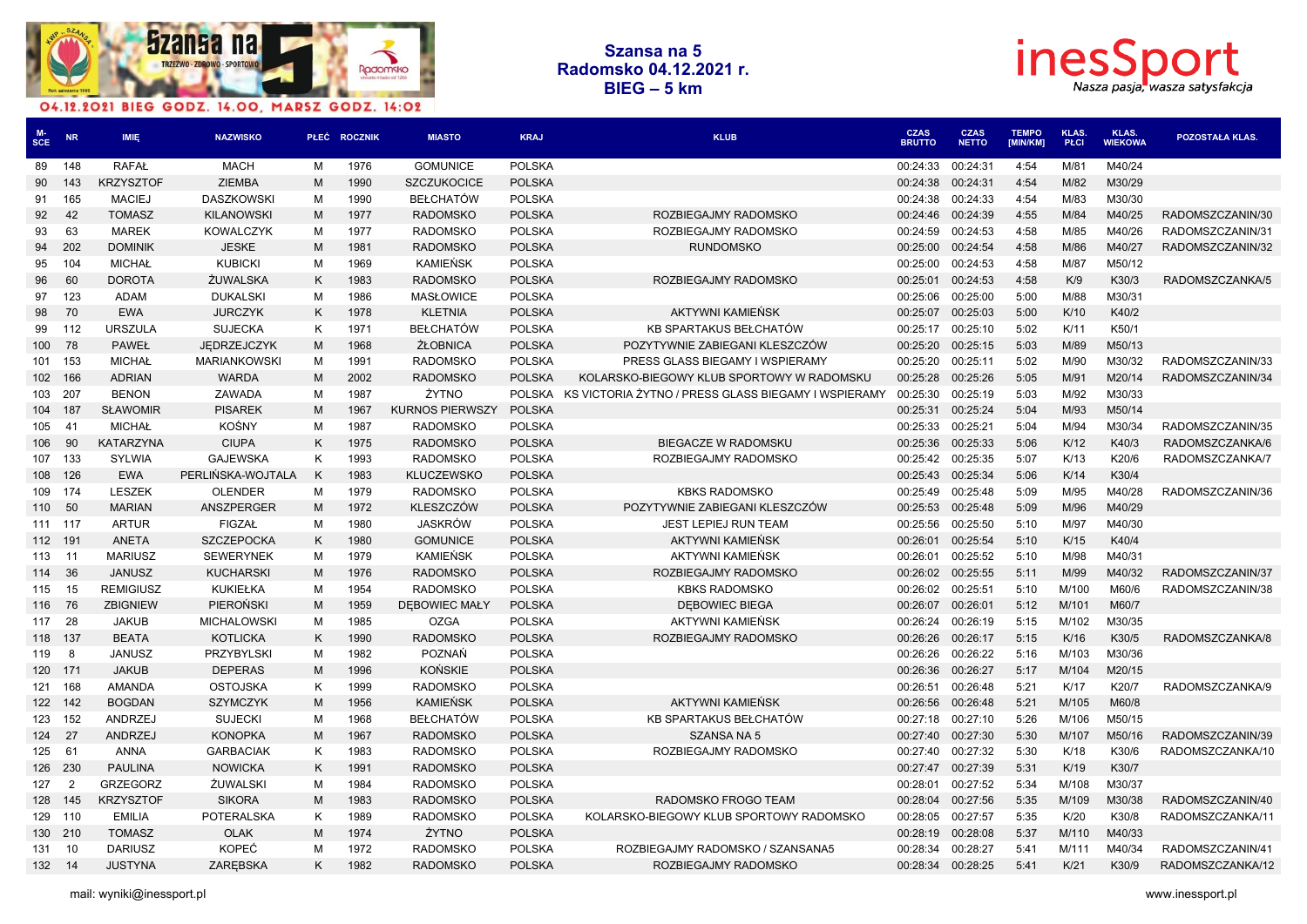



| $_{\rm SCE}^{\rm M-}$ | <b>NR</b>      | IMIE,            | <b>NAZWISKO</b>    |   | PLEĆ ROCZNIK | <b>MIASTO</b>       | <b>KRAJ</b>   | <b>KLUB</b>                               | <b>CZAS</b><br><b>BRUTTO</b> | <b>CZAS</b><br><b>NETTO</b> | <b>TEMPO</b><br>[MIN/KM] | <b>KLAS.</b><br><b>PŁCI</b> | KLAS.<br><b>WIEKOWA</b> | POZOSTAŁA KLAS.  |
|-----------------------|----------------|------------------|--------------------|---|--------------|---------------------|---------------|-------------------------------------------|------------------------------|-----------------------------|--------------------------|-----------------------------|-------------------------|------------------|
| 133 175               |                | <b>PATRYK</b>    | <b>OŻAREK</b>      | M | 1988         | <b>KAMIEŃSK</b>     | <b>POLSKA</b> |                                           | 00:29:19                     | 00:29:04                    | 5:48                     | M/112                       | M30/39                  |                  |
| 134 172               |                | ŁUKASZ           | <b>SOBCZAK</b>     | M | 1983         | <b>LGOTA WIELKA</b> | <b>POLSKA</b> |                                           | 00:29:30                     | 00:29:17                    | 5:51                     | M/113                       | M30/40                  | RADOMSZCZANIN/42 |
| 135                   | 160            | <b>PIOTR</b>     | <b>KAROLCZYK</b>   | M | 2001         | ZELÓW               | <b>POLSKA</b> |                                           | 00:29:39                     | 00:29:26                    | 5:53                     | M/114                       | M20/16                  |                  |
| 136 170               |                | ŁUKASZ           | <b>DEPERAS</b>     | M | 1991         | <b>KOŃSKIE</b>      | <b>POLSKA</b> |                                           | 00:29:46                     | 00:29:36                    | 5:55                     | M/115                       | M30/41                  |                  |
| 137                   | 103            | SYLWIA           | <b>KUBICKA</b>     | K | 1972         | <b>KAMIEŃSK</b>     | <b>POLSKA</b> |                                           | 00:29:49                     | 00:29:36                    | 5:55                     | K/22                        | K40/5                   |                  |
| 138 72                |                | <b>EWA</b>       | <b>SZAŁWIŃSKA</b>  | K | 1966         | <b>BEŁCHATÓW</b>    | <b>POLSKA</b> | KB SPARTAKUS BEŁCHATÓW                    | 00:29:52                     | 00:29:44                    | 5:56                     | K/23                        | K50/2                   |                  |
| 139                   | 109            | <b>PAWEŁ</b>     | <b>TADEUSIAK</b>   | M | 1987         | <b>RADOMSKO</b>     | <b>POLSKA</b> | PRESS GLASS BIEGAMY I WSPIERAMY           | 00:29:52                     | 00:29:38                    | 5:55                     | M/116                       | M30/42                  | RADOMSZCZANIN/43 |
| 140                   | - 34           | <b>PIOTR</b>     | <b>RYBAK</b>       | M | 1980         | <b>RADOMSKO</b>     | <b>POLSKA</b> |                                           | 00:29:55                     | 00:29:45                    | 5:57                     | M/117                       | M40/35                  | RADOMSZCZANIN/44 |
| 141                   | -33            | <b>ARTUR</b>     | <b>SZPONDER</b>    | м | 1985         | <b>RADOMSKO</b>     | <b>POLSKA</b> | <b>BIEGACZE W RADOMSKU</b>                | 00:29:55                     | 00:29:44                    | 5:56                     | M/118                       | M30/43                  | RADOMSZCZANIN/45 |
| 142 119               |                | <b>KLAUDIA</b>   | <b>GNIATKOWSKA</b> | K | 1997         | <b>GOMUNICE</b>     | <b>POLSKA</b> | KOLARSKO-BIEGOWY KLUB SPORTOWY RADOMSKO   | 00:29:57                     | 00:29:44                    | 5:56                     | K/24                        | K20/8                   |                  |
| 143 111               |                | <b>KATARZYNA</b> | <b>BOROWIECKA</b>  | K | 1994         | <b>RADOMSKO</b>     | <b>POLSKA</b> | KOLARSKO-BIEGOWY KLUB SPORTOWY W RADOMSKU | 00:29:57                     | 00:29:46                    | 5:57                     | K/25                        | K20/9                   | RADOMSZCZANKA/13 |
| 144                   | 91             | <b>MIROSŁAWA</b> | <b>KOWALSKA</b>    | K | 1976         | <b>RADOMSKO</b>     | <b>POLSKA</b> |                                           | 00:30:26                     | 00:30:21                    | 6:04                     | K/26                        | K40/6                   | RADOMSZCZANKA/14 |
| 145                   | 23             | <b>KAROLINA</b>  | <b>KULKA</b>       | Κ | 1995         | <b>GOMUNICE</b>     | <b>POLSKA</b> |                                           | 00:30:48                     | 00:30:39                    | 6:07                     | K/27                        | K20/10                  |                  |
| 146 203               |                | <b>JAKUB</b>     | <b>KOSECKI</b>     | M | 2003         | <b>RADOMSKO</b>     | <b>POLSKA</b> |                                           | 00:30:53                     | 00:30:48                    | 6:09                     | M/119                       | M20/17                  | RADOMSZCZANIN/46 |
| 147                   | 164            | <b>AGATA</b>     | <b>SUPLICKA</b>    | K | 1993         | <b>RADOMSKO</b>     | <b>POLSKA</b> |                                           | 00:31:00                     | 00:30:47                    | 6:09                     | K/28                        | K20/11                  | RADOMSZCZANKA/15 |
| 148                   | 6              | <b>ARTUR</b>     | <b>JAROSIŃSKI</b>  | M | 1967         | <b>RADOMSKO</b>     | <b>POLSKA</b> |                                           | 00:31:00                     | 00:30:48                    | 6:09                     | M/120                       | M50/17                  |                  |
| 149                   | 146            | ANDRZEJ          | <b>OTOLIŃSKI</b>   | M | 1969         | <b>RADOMSKO</b>     | <b>POLSKA</b> |                                           | 00:31:10                     | 00:30:59                    | 6:11                     | M/121                       | M50/18                  | RADOMSZCZANIN/47 |
| 150                   | 58             | <b>KATARZYNA</b> | PRZEPIÓRA-KAŁKA    | K | 1986         | <b>RADOMSKO</b>     | <b>POLSKA</b> | ROZBIEGAJMY RADOMSKO                      | 00:31:32                     | 00:31:23                    | 6:16                     | K/29                        | K30/10                  | RADOMSZCZANKA/16 |
| 151 158               |                | <b>EWA</b>       | <b>ZIEMNICA</b>    | K | 1975         | KODRAB              | <b>POLSKA</b> | ROZBIEGAJMY RADOMSKO                      | 00:31:33                     | 00:31:23                    | 6:16                     | K/30                        | K40/7                   |                  |
| 152 75                |                | <b>MALWINA</b>   | <b>CIEŚLIK</b>     | K | 1975         | <b>RADOMSKO</b>     | <b>POLSKA</b> | ROZBIEGAJMY RADOMSKO                      | 00:31:50                     | 00:31:40                    | 6:20                     | K/31                        | K40/8                   | RADOMSZCZANKA/17 |
| 153                   | 192            | ZUZANNA          | <b>ADAMCZYK</b>    | K | 2003         | <b>RADOMSKO</b>     | <b>POLSKA</b> |                                           | 00:31:52                     | 00:31:46                    | 6:21                     | K/32                        | K20/12                  | RADOMSZCZANKA/18 |
| 154                   | 84             | <b>JUSTYNA</b>   | PIEKARSKA          | K | 1984         | <b>GOMUNICE</b>     | <b>POLSKA</b> | ROZBIEGAJMY RADOMSKO                      | 00:31:54                     | 00:31:45                    | 6:21                     | K/33                        | K30/11                  |                  |
| 155                   | 40             | <b>KRZYSZTOF</b> | LASOŃ              | M | 1959         | <b>RADOMSKO</b>     | <b>POLSKA</b> | UKS DZIESIĄTKA RADOMSKO                   | 00:32:07                     | 00:32:00                    | 6:24                     | M/122                       | M60/9                   | RADOMSZCZANIN/48 |
| 156 155               |                | ŻANETA           | ZAKRZEWSKA         | K | 2000         | <b>RADOMSKO</b>     | <b>POLSKA</b> | ROZBIEGAJMY RADOMSKO                      | 00:33:47                     | 00:33:39                    | 6:43                     | K/34                        | K20/13                  | RADOMSZCZANKA/19 |
| 157                   | - 3            | <b>MICHAŁ</b>    | <b>DEBSKI</b>      | м | 1985         | <b>RADOMSKO</b>     | <b>POLSKA</b> | ROZBIEGAJMY RADOMSKO                      | 00:35:55                     | 00:35:55                    | 7:11                     | M/123                       | M30/44                  |                  |
| 158                   | $\overline{4}$ | <b>ADAM</b>      | <b>PRZEPIÓRA</b>   | M | 1989         | <b>RADOMSKO</b>     | <b>POLSKA</b> |                                           | 00:35:55                     | 00:35:55                    | 7:11                     | M/124                       | M30/45                  |                  |
| 159 173               |                | <b>KRYSTIAN</b>  | <b>MIKULSKI</b>    | M | 1985         | <b>RADOMSKO</b>     | <b>POLSKA</b> |                                           | 00:36:13                     | 00:36:13                    | 7:14                     | M/125                       | M30/46                  | RADOMSZCZANIN/49 |
| 160 116               |                | <b>EWA</b>       | WŁUDARA            | K | 1976         | <b>RADOMSKO</b>     | <b>POLSKA</b> |                                           | 00:36:27                     | 00:36:15                    | 7:15                     | K/35                        | K40/9                   | RADOMSZCZANKA/20 |
| 161                   | 120            | <b>JOLANTA</b>   | <b>JAKUBOWSKA</b>  | K | 1963         | WIELUŃ              | <b>POLSKA</b> | WIELUŃ BIEGA                              | 00:38:35                     | 00:38:19                    | 7:39                     | K/36                        | K50/3                   |                  |
| 162 87                |                | <b>KINGA</b>     | <b>PECIAK</b>      | K | 1979         | <b>WIEWIEC</b>      | <b>POLSKA</b> |                                           | 00:41:02                     | 00:41:02                    | 8:12                     | K/37                        | K40/10                  |                  |
| 163                   | 195            | <b>ARKADIUSZ</b> | <b>MASIAREK</b>    | м | 1969         | <b>RADOMSKO</b>     | <b>POLSKA</b> | BIEGACZE W RADOMSKU                       | 00:41:03                     | 00:40:53                    | 8:10                     | M/126                       | M50/19                  | RADOMSZCZANIN/50 |
| 164                   | 196            | MAŁGORZATA       | <b>MASIAREK</b>    | K | 1970         | <b>RADOMSKO</b>     | <b>POLSKA</b> |                                           | 00:41:03                     | 00:40:52                    | 8:10                     | K/38                        | K50/4                   | RADOMSZCZANKA/21 |
| 165                   | 176            | <b>MARLENA</b>   | <b>KOPEĆ</b>       | K | 1997         | <b>RADOMSKO</b>     | <b>POLSKA</b> | SZANSANA5                                 | 00:48:29                     | 00:48:29                    | 9:41                     | K/39                        | K20/14                  | RADOMSZCZANKA/22 |
| 166                   | - 48           | <b>EWA</b>       | <b>KUŚMIERCZYK</b> | K | 1973         | <b>RADOMSKO</b>     | <b>POLSKA</b> | <b>MORSY Z RADOMSKA</b>                   | 00:52:28                     | 00:52:28                    | 10:29                    | K/40                        | K40/11                  | RADOMSZCZANKA/23 |
|                       | 43             | <b>EWA</b>       | <b>GONERA</b>      | ĸ | 1975         | <b>RADOMSKO</b>     | <b>POLSKA</b> |                                           | <b>DNF</b>                   | <b>DNF</b>                  |                          |                             |                         |                  |